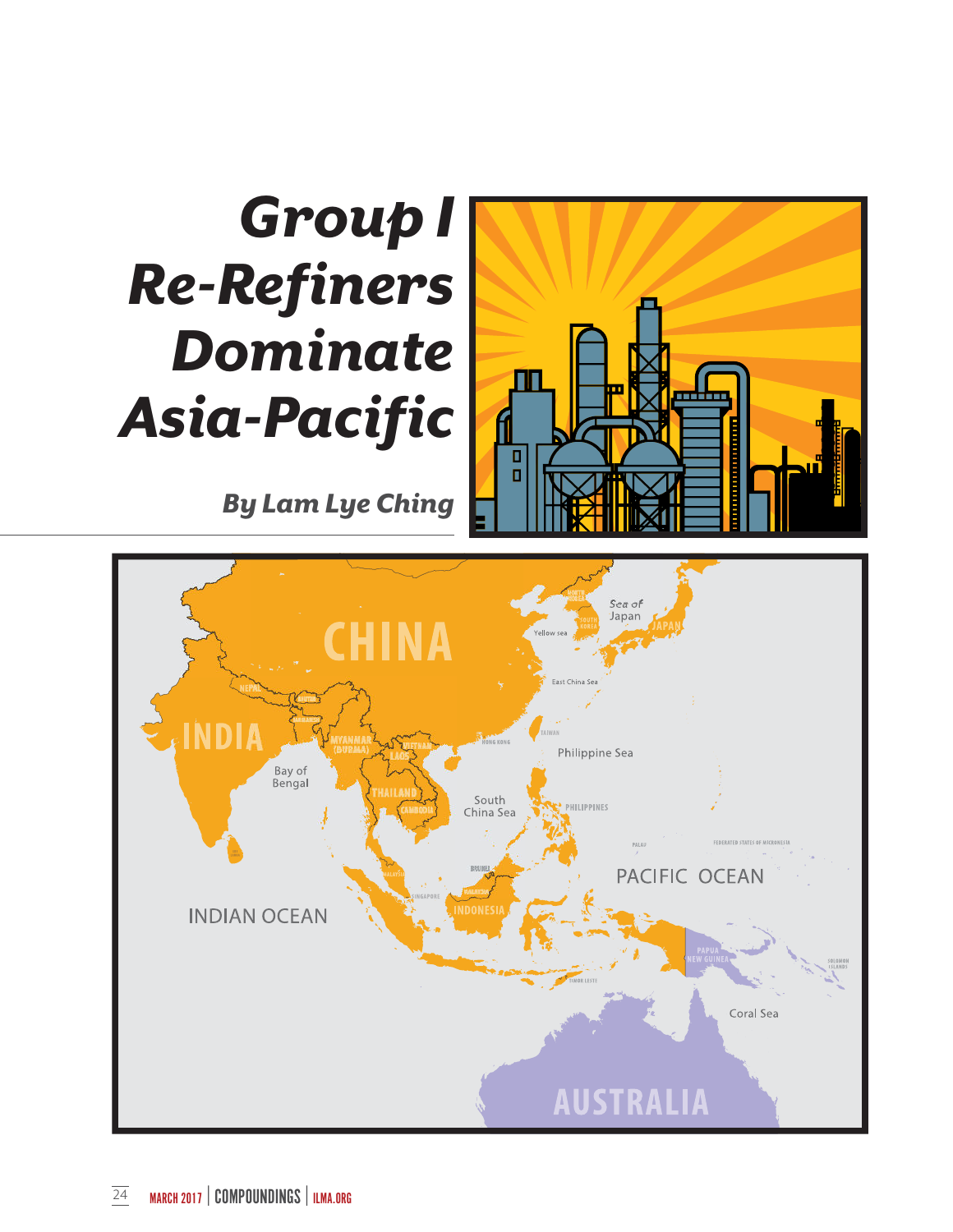**Increasing lubricant consumption in the Asia-Pacific region is driving demand for base oils. Industry experts say this trend will continue as the region's vehicle population and industrial activity remain robust. However, some countries in the region, totally dependent on imported base oils, are turning to re-refined base oils to meet local demand and reduce reliance on imports.**

he global base oil market was valued at US \$30.44 billion in 2015 and is expected to reach US \$30.97 billion by 2020 at a 0.3 percent cumulated annual growth rate from 2015 to 2020 — dominated by demand from the automotive oils segments, followed by the industrial oils segments. In terms of weight, global demand is forecast to increase to 39,614.7 kilotons by 2020 at a 1.4 percent cumulated annual growth rate, with Asia-Pacific expanding its global share to 41.1 percent, according to U.S. consulting company Transparency Market Research's report, *Base Oil Market — Global Industry Analysis, Size, Share, Growth, Trends, and Forecast 2014-2022*, released last year.

For countries such as Australia, Vietnam and Bangladesh, which do not have their own virgin base oil plants, sourcing for imported base oils can be a major challenge for independent lubricant blenders. On the other hand, countries with their own base oil plant can have sourcing issues, too. The large geographical areas of countries such as China and India, and even Indonesia, the world's largest archipelago, with more than 17,000 islands, mean transportation of base oils can be costly and securing a stable supply can be problematic.

Down under in Australia, the country's four base oil plants were closed by 2011 because of the closure of major

international blending plants of Shell, BP, Caltex and Mobil. Although international independent blenders still manufacture lubricants in the country, base oil is largely imported from the Middle East through Asian refineries.

"Independent blenders fill the remaining gap since the majors pulled out, and a growing demand is still there," said Tony Lawton, Manager, Asia and General Development, Penrite Oil Co. Pty. Ltd.



*"Independent blenders fill the remaining gap since the majors pulled out, and a growing demand is still there."*

To reduce the country's heavy reliance on imported base oils, the Australian government encouraged re-refineries to recycle used oils into base oil.

"A waste oil of 8.5 cents per liter was applied to every lubricating base oil and additive made in or imported into Australia, and this came into efect in 2001," said Lawton. The levy is used to subsidize plant investment, oil recovery logistics and API testing. The country also introduced the Product Stewardship for Oil program to create a used oil management partnership between oil producers, recyclers and various local and state governments.

As the country's strict vehicle emissions demand quality lubricants, "Australia is a high-end market, so Group II and especially Group III demand will grow, [so] re-refiners may need to ensure they can make Group II," said Lawton.

However, some Australian re-refiners are still producing Group I base oils and are finding new markets

ofshore in Asia's emerging markets including Vietnam, Indonesia, India and China.

The country's major re-refiner, Cleanaway, in Rutherford, New South Wales, is working with a newly set up distribution company, Reoil Pty. Ltd., to develop new markets in Asia. he company is already exporting Group I and Group II 150-grade base oil mostly to automotive lubricants blenders in Vietnam and "currently, we are exploring a few other locations as well," Reoil CEO Kyle Bender told *Compoundings*.

Another re-refiner, Wren Oil, in Picton, western Australia, only exports its Group I re-refined base oil, mainly to blenders in Asia such as Indonesia, Singapore, India and Vietnam, for all types of lubricant applications.

"Our re-reined base oil is in demand due to its high quality," said Alex Wren, director of Wren Oil.



## *"Like Australia, Vietnam introduced a used-oil collection law in July 2016."*

Like Australia, Vietnam introduced a used-oil collection law in July 2016. "he prescribing retrieval and disposal discarded products law was issued, and this directive was from Congress, the highest government office in the country, and that is good for the environment and for re-refiners," Nguyen Huu Van, chairman and CEO of VN Oil Joint Stock Co., told *Compoundings* in a recent telephone interview. "his means all lubricant producers have to collect used lubricants for treatment, and VN Oil's treatment plant will be the biggest to recycle used oil into base oil," he added.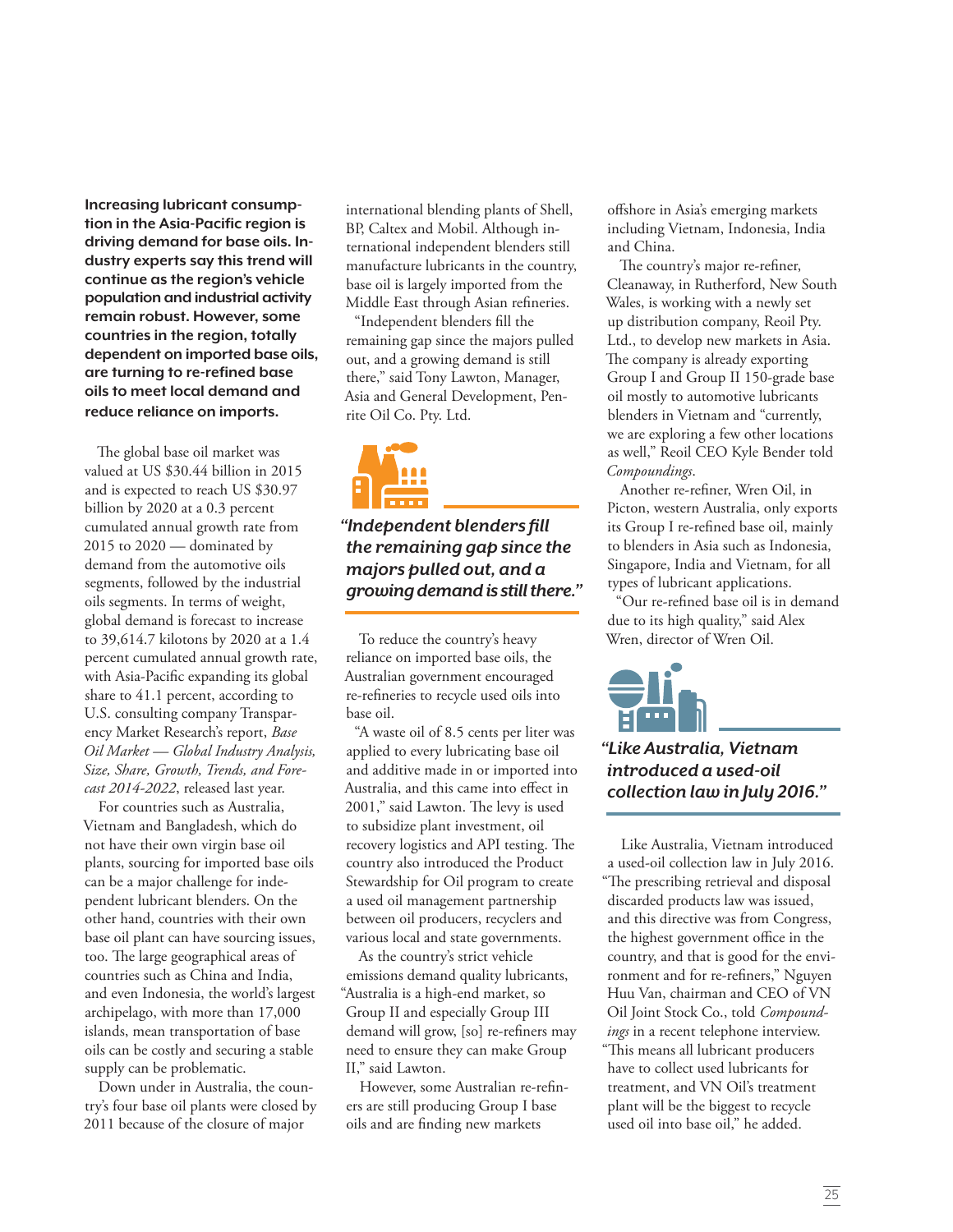

VN Oil was set up in 2010 with license to use re-refining technology from U.S. Chemical Engineering Partners (CEP). The plant will use hydro-treating technology with catalyst to treat and produce API Group II base oils. The plant will be built in the near future in Hiep Phuoc Industrial Park, Nha Be District, Ho Chi Minh City, where "potential clients" such as Castrol BP and Motul's blending plants are located. It will become the only re-refined base oil and used oil treatment center for the country, serving the city and surrounding provinces including Tien Giang, Long An and Binh Duong. The plant has a capacity to re-refine 69,000 metric tons per year (MTA) of used oil to produce 45,000 to 50,000 MTA of base oil.



*"VN Oil was set up in 2010 with license to use re-refining technology from U.S. Chemical Engineering Partners (CEP)."*

"Local Vietnamese blenders are the ones who will benefit the most from savings on import taxes, transportation costs by sea and by land, and other logistics costs by buying our base oils," said Van, who is based in the U.S. and has 35 years of experience in the oil and gas industry.

According to Van, total lubricant consumption in Vietnam is estimated to be in the range of 350,000 MTA to 400,000 MTA, with the majority of lubricants blended locally. He expects lubricant consumption to grow 3 percent to 4 percent per year, with automotive lubricants and hydraulic oils leading market growth. "Our national base oil demand is currently estimated at 400,000 metric tons per year, while our plant will only be able to supply 45,000 metric tons per year. So, locally, there will definitely be more demand for re-refined base oil in the future, and the market has been observed to slowly shift towards Group II base oil," he said. Like VN Oil, Indonesia's major re-refiner and lubricant blender, Wiraswasta Gemilang Indonesia, is also using CEP technology. However, at its plant, the company is producing

Group I for local blenders and has eight used oil collection stations. "For now our base oil is only used by local market," said Wahyu Nugroho, the company's general manager of Plant Operation.

Another re-refinery company, PT. ALP Petro Industry, has its plant in East Java on 17.3 acres. The company produces re-refined base oil and a lube blending plant for the Italian Eni brand of automotive and industrial lubricants. The company has three blenders to mix various combinations of re-refined base oil, virgin base oil, synthetic base oil and additives.

"Indonesia currently has three main re-refiners, and each company has a used oil feed capacity ranging from 20 kilotons to 60 kilotons. Re-refined basestocks produced in Indonesia are used by re-refiners themselves, sold to small lubricant blenders and exported," said Sushmita Dutta, project manager of Kline & Co., a U.S.-based consulting company.



*"Indonesia currently has three main re-refiners, and each company has a used oil feed capacity ranging from 20 kilotons to 60 kilotons.*"

"Re-refiners generally focus on small blenders, who are price sensitive and do not have a strong brand name in the industry, to sell re-refined base stocks," added Kunal Mahajan, project manager of Kline & Co.

In countries with a large geographical land mass, such as India and China, where transportation costs can have a negative impact on margins and the distance from virgin base oil plants makes it difficult to secure a stable